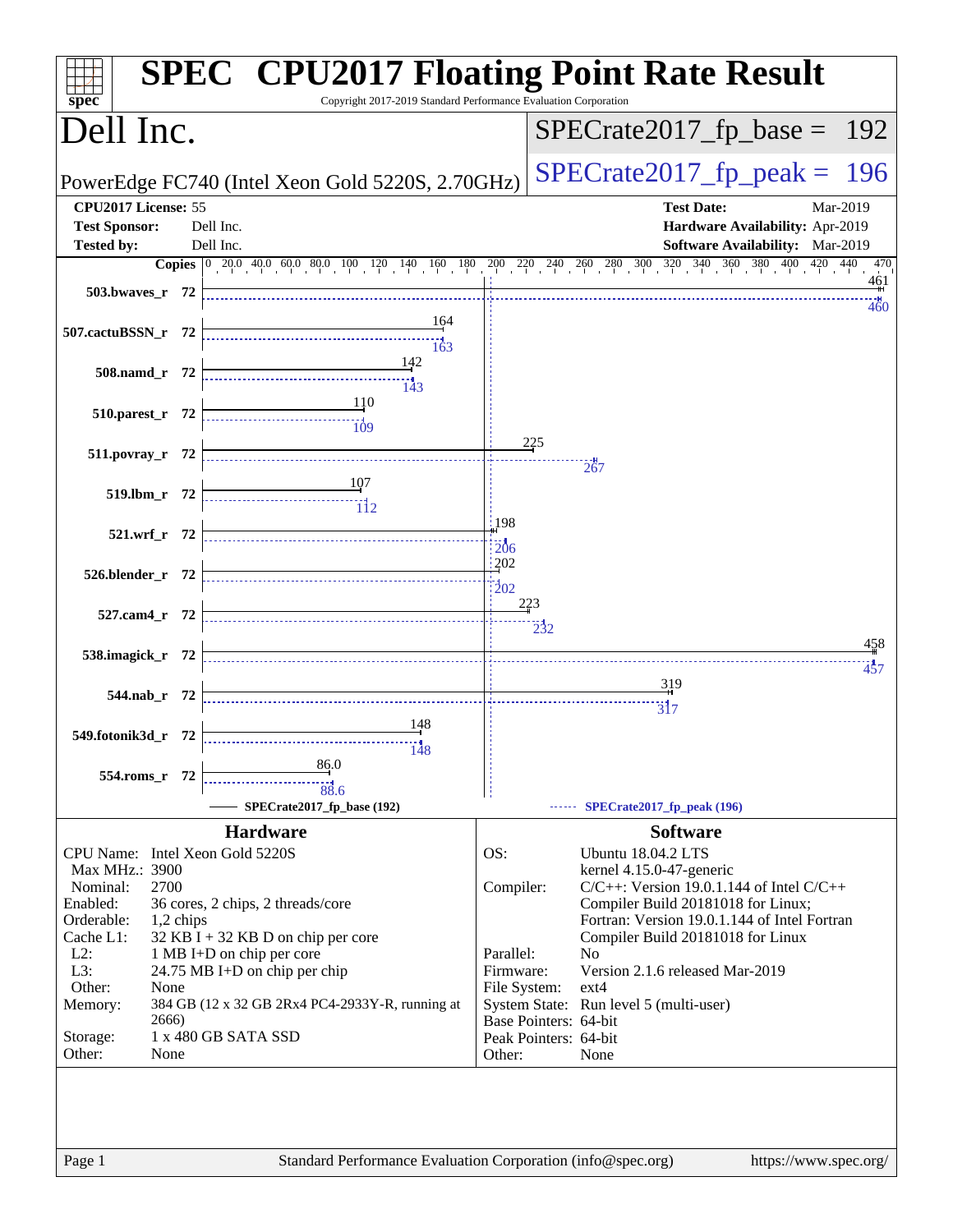| <b>SPEC CPU2017 Floating Point Rate Result</b><br>Copyright 2017-2019 Standard Performance Evaluation Corporation |               |                |       |                |              |                |            |               |                |              |                               |              |                                        |              |
|-------------------------------------------------------------------------------------------------------------------|---------------|----------------|-------|----------------|--------------|----------------|------------|---------------|----------------|--------------|-------------------------------|--------------|----------------------------------------|--------------|
| $spec^*$<br>$SPECTate2017_fp\_base = 192$                                                                         |               |                |       |                |              |                |            |               |                |              |                               |              |                                        |              |
| Dell Inc.                                                                                                         |               |                |       |                |              |                |            |               |                |              |                               |              |                                        |              |
|                                                                                                                   |               |                |       |                |              |                |            |               |                |              | $SPECTate2017$ _fp_peak = 196 |              |                                        |              |
| PowerEdge FC740 (Intel Xeon Gold 5220S, 2.70GHz)                                                                  |               |                |       |                |              |                |            |               |                |              |                               |              |                                        |              |
| CPU2017 License: 55                                                                                               |               |                |       |                |              |                |            |               |                |              | <b>Test Date:</b>             |              | Mar-2019                               |              |
| <b>Test Sponsor:</b>                                                                                              | Dell Inc.     |                |       |                |              |                |            |               |                |              |                               |              | Hardware Availability: Apr-2019        |              |
| <b>Tested by:</b>                                                                                                 | Dell Inc.     |                |       |                |              |                |            |               |                |              |                               |              | <b>Software Availability:</b> Mar-2019 |              |
| <b>Results Table</b>                                                                                              |               |                |       |                |              |                |            |               |                |              |                               |              |                                        |              |
|                                                                                                                   |               |                |       | <b>Base</b>    |              |                |            |               |                |              | <b>Peak</b>                   |              |                                        |              |
| <b>Benchmark</b>                                                                                                  | <b>Copies</b> | <b>Seconds</b> | Ratio | <b>Seconds</b> | <b>Ratio</b> | <b>Seconds</b> | Ratio      | <b>Copies</b> | <b>Seconds</b> | <b>Ratio</b> | <b>Seconds</b>                | <b>Ratio</b> | <b>Seconds</b>                         | <b>Ratio</b> |
| 503.bwaves_r                                                                                                      | 72            | 1558           | 463   | 1570           | 460          | 1565           | 461        | 72            | 1571           | 460          | 1562                          | 462          | 1568                                   | 460          |
| 507.cactuBSSN r                                                                                                   | 72            | 558            | 163   | 557            | 164          | 557            | 164        | 72            | 557            | 164          | 558                           | 163          | 558                                    | 163          |
| 508.namd_r                                                                                                        | 72            | 480            | 143   | 481            | 142          | 480            | 142        | 72            | 480            | 142          | 476                           | 144          | 478                                    | 143          |
| 510.parest_r                                                                                                      | 72            | 1714           | 110   | 1719           | 110          | 1717           | <b>110</b> | 72            | 1722           | 109          | 1725                          | 109          | 1720                                   | 109          |
| 511.povray_r                                                                                                      | 72            | 746            | 225   | 746            | 225          | 748            | 225        | 72            | 632            | 266          | 630                           | 267          | 627                                    | 268          |
| 519.lbm r                                                                                                         | 72            | 706            | 108   | 707            | 107          | 707            | 107        | 72            | 679            | 112          | 680                           | <u>112</u>   | 680                                    | 112          |
| 521.wrf r                                                                                                         | 72            | 815            | 198   | 806            | 200          | 819            | 197        | 72            | 781            | 207          | 784                           | 206          | 783                                    | 206          |
| 526.blender r                                                                                                     | 72            | 544            | 202   | 543            | 202          | 544            | 202        | 72            | 543            | 202          | 544                           | 202          | 543                                    | 202          |
| 527.cam4_r                                                                                                        | 72            | 569            | 221   | 566            | 223          | 566            | 223        | 72            | 542            | 232          | 542                           | 232          | 543                                    | 232          |
| 538.imagick_r                                                                                                     | 72            | 392            | 456   | 390            | 459          | 391            | 458        | 72            | 392            | 457          | 392                           | 457          | 392                                    | 456          |
| 544.nab_r                                                                                                         | 72            | 379            | 319   | 382            | 317          | 379            | 320        | 72            | 382            | 317          | 382                           | 317          | 383                                    | 316          |
| 549.fotonik3d r                                                                                                   | 72            | 1887           | 149   | 1894           | 148          | 1890           | 148        | 72            | 1891           | 148          | 1893                          | 148          | 1884                                   | 149          |
| 554.roms r                                                                                                        | 72            | 1334           | 85.8  | 1321           | 86.6         | 1330           | 86.0       | 72            | 1289           | 88.8         | 1291                          | 88.6         | 1298                                   | 88.2         |
| $SPECrate2017_fp\_base =$                                                                                         |               |                | 192   |                |              |                |            |               |                |              |                               |              |                                        |              |
| $SPECrate2017_fp_peak =$                                                                                          |               |                | 196   |                |              |                |            |               |                |              |                               |              |                                        |              |

Results appear in the [order in which they were run.](http://www.spec.org/auto/cpu2017/Docs/result-fields.html#RunOrder) Bold underlined text [indicates a median measurement.](http://www.spec.org/auto/cpu2017/Docs/result-fields.html#Median)

### **[Submit Notes](http://www.spec.org/auto/cpu2017/Docs/result-fields.html#SubmitNotes)**

 The numactl mechanism was used to bind copies to processors. The config file option 'submit' was used to generate numactl commands to bind each copy to a specific processor. For details, please see the config file.

## **[Operating System Notes](http://www.spec.org/auto/cpu2017/Docs/result-fields.html#OperatingSystemNotes)**

Stack size set to unlimited using "ulimit -s unlimited"

## **[General Notes](http://www.spec.org/auto/cpu2017/Docs/result-fields.html#GeneralNotes)**

Environment variables set by runcpu before the start of the run: LD\_LIBRARY\_PATH = "/home/cpu2017/lib/ia32:/home/cpu2017/lib/intel64"

 Binaries compiled on a system with 1x Intel Core i9-7900X CPU + 32GB RAM memory using Redhat Enterprise Linux 7.5 NA: The test sponsor attests, as of date of publication, that CVE-2017-5754 (Meltdown) is mitigated in the system as tested and documented. Yes: The test sponsor attests, as of date of publication, that CVE-2017-5753 (Spectre variant 1) is mitigated in the system as tested and documented. Yes: The test sponsor attests, as of date of publication, that CVE-2017-5715 (Spectre variant 2) is mitigated in the system as tested and documented. Transparent Huge Pages enabled by default Prior to runcpu invocation

|        | (Continued on next page)                                    |                       |
|--------|-------------------------------------------------------------|-----------------------|
| Page 2 | Standard Performance Evaluation Corporation (info@spec.org) | https://www.spec.org/ |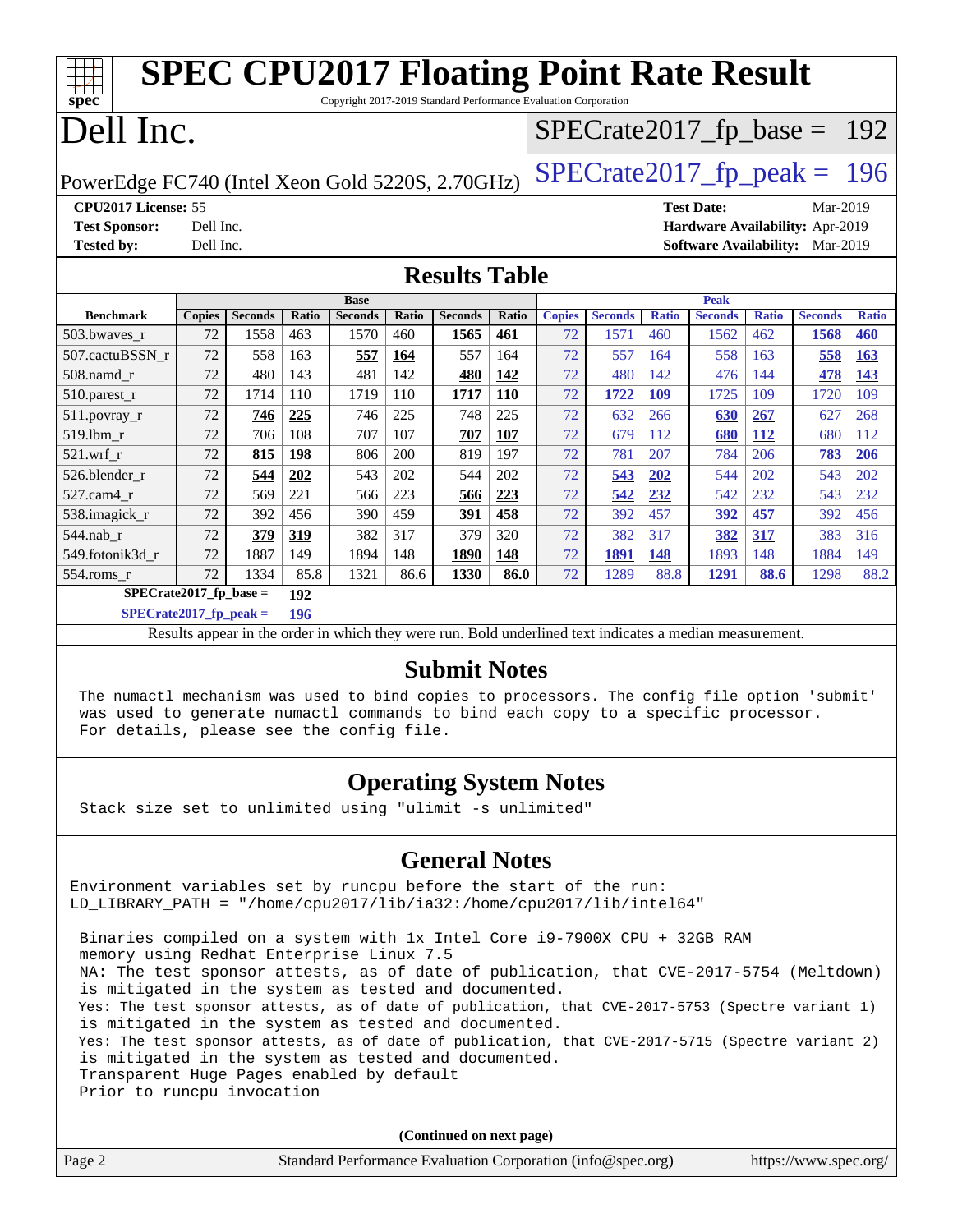| <b>SPEC CPU2017 Floating Point Rate Result</b><br>$spec^*$<br>Copyright 2017-2019 Standard Performance Evaluation Corporation                                                                  |                                        |  |  |  |
|------------------------------------------------------------------------------------------------------------------------------------------------------------------------------------------------|----------------------------------------|--|--|--|
|                                                                                                                                                                                                |                                        |  |  |  |
| Dell Inc.                                                                                                                                                                                      | $SPECrate2017_fp\_base = 192$          |  |  |  |
| PowerEdge FC740 (Intel Xeon Gold 5220S, 2.70GHz)                                                                                                                                               | $SPECrate2017fp peak = 196$            |  |  |  |
| CPU2017 License: 55                                                                                                                                                                            | <b>Test Date:</b><br>Mar-2019          |  |  |  |
| Dell Inc.<br><b>Test Sponsor:</b>                                                                                                                                                              | Hardware Availability: Apr-2019        |  |  |  |
| Dell Inc.<br><b>Tested by:</b>                                                                                                                                                                 | <b>Software Availability:</b> Mar-2019 |  |  |  |
| <b>General Notes (Continued)</b>                                                                                                                                                               |                                        |  |  |  |
| Filesystem page cache synced and cleared with:<br>sync $i$ echo $3$<br>/proc/sys/vm/drop_caches<br>runcpu command invoked through numactl i.e.:<br>numactl --interleave=all runcpu <etc></etc> |                                        |  |  |  |
| <b>Platform Notes</b>                                                                                                                                                                          |                                        |  |  |  |
| BIOS settings:                                                                                                                                                                                 |                                        |  |  |  |
| ADDDC setting disabled                                                                                                                                                                         |                                        |  |  |  |
| Sub NUMA Cluster enabled                                                                                                                                                                       |                                        |  |  |  |
| Virtualization Technology disabled                                                                                                                                                             |                                        |  |  |  |
| DCU Streamer Prefetcher enabled                                                                                                                                                                |                                        |  |  |  |
| System Profile set to Custom<br>CPU Performance set to Maximum Performance                                                                                                                     |                                        |  |  |  |
| C States set to Autonomous                                                                                                                                                                     |                                        |  |  |  |
| C1E disabled                                                                                                                                                                                   |                                        |  |  |  |
| Uncore Frequency set to Dynamic                                                                                                                                                                |                                        |  |  |  |
| Energy Efficiency Policy set to Performance                                                                                                                                                    |                                        |  |  |  |
| Memory Patrol Scrub disabled                                                                                                                                                                   |                                        |  |  |  |
| Logical Processor enabled                                                                                                                                                                      |                                        |  |  |  |
| CPU Interconnect Bus Link Power Management disabled                                                                                                                                            |                                        |  |  |  |
| PCI ASPM L1 Link Power Management disabled                                                                                                                                                     |                                        |  |  |  |
| Sysinfo program /home/cpu2017/bin/sysinfo<br>Rev: r5974 of 2018-05-19 9bcde8f2999c33d61f64985e45859ea9                                                                                         |                                        |  |  |  |
| running on intel-sut Tue May 7 05:26:57 2019                                                                                                                                                   |                                        |  |  |  |
| SUT (System Under Test) info as seen by some common utilities.                                                                                                                                 |                                        |  |  |  |
| For more information on this section, see                                                                                                                                                      |                                        |  |  |  |
| https://www.spec.org/cpu2017/Docs/config.html#sysinfo                                                                                                                                          |                                        |  |  |  |
| From /proc/cpuinfo                                                                                                                                                                             |                                        |  |  |  |

 model name : Intel(R) Xeon(R) Gold 5220S CPU @ 2.70GHz 2 "physical id"s (chips) 72 "processors" cores, siblings (Caution: counting these is hw and system dependent. The following excerpts from /proc/cpuinfo might not be reliable. Use with caution.) cpu cores : 18 siblings : 36 physical 0: cores 0 1 2 3 4 8 9 10 11 16 17 18 19 20 24 25 26 27 physical 1: cores 0 1 2 3 4 8 9 10 11 16 17 18 19 20 24 25 26 27

From lscpu:

| Architecture:         | x86 64               |
|-----------------------|----------------------|
| $CPU$ op-mode $(s)$ : | $32$ -bit, $64$ -bit |
| Byte Order:           | Little Endian        |
| CPU(s):               | 72                   |
|                       |                      |

**(Continued on next page)**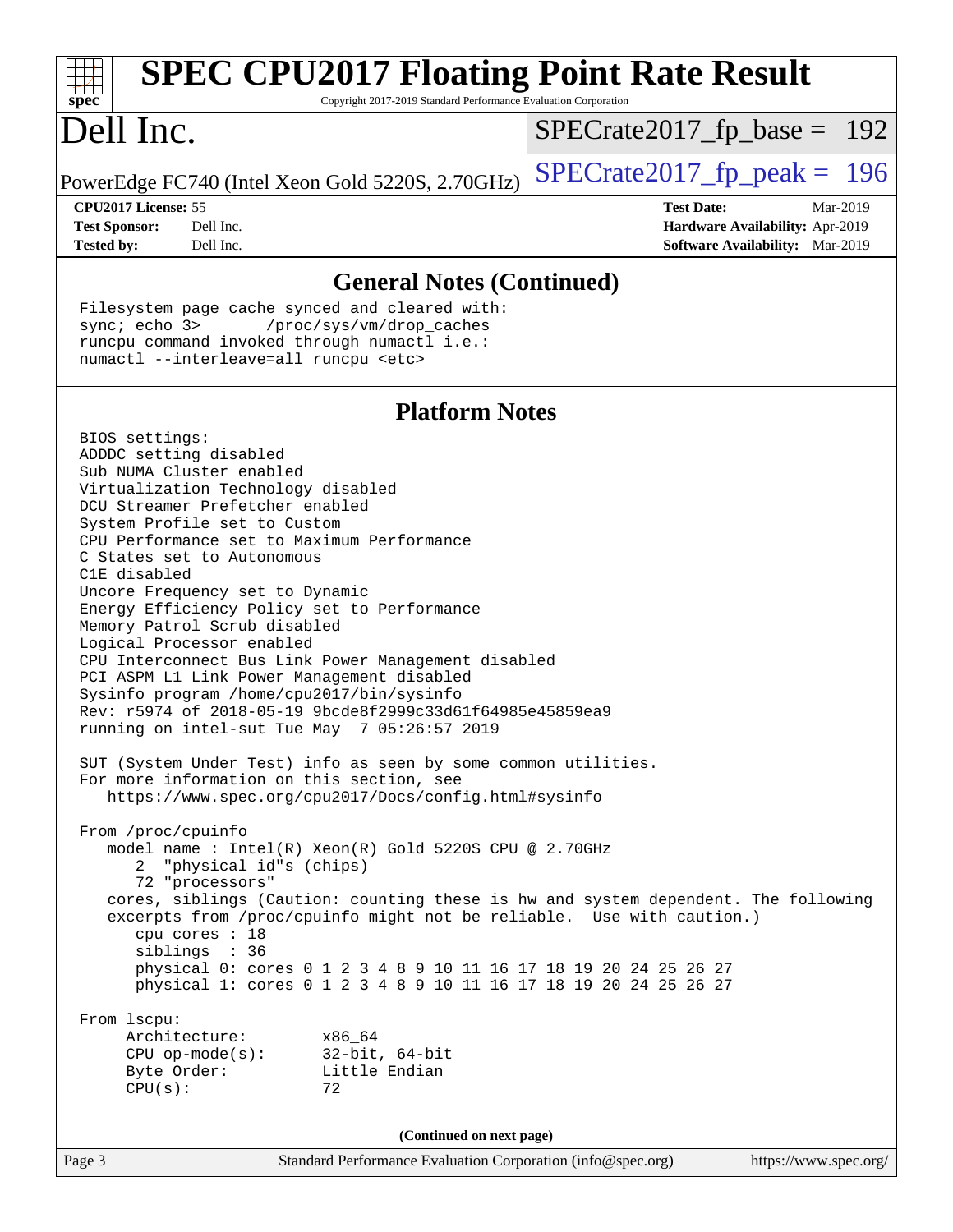| $spec^*$                                                                                                                                                                                                                                                                                                                                                                                                                                                                                                                                                                                                                                                                                                                                                                                                                                                                                                                                                                                                                                                                                                                                                                                                                                                                                                             | Copyright 2017-2019 Standard Performance Evaluation Corporation | <b>SPEC CPU2017 Floating Point Rate Result</b>                                                      |  |  |  |
|----------------------------------------------------------------------------------------------------------------------------------------------------------------------------------------------------------------------------------------------------------------------------------------------------------------------------------------------------------------------------------------------------------------------------------------------------------------------------------------------------------------------------------------------------------------------------------------------------------------------------------------------------------------------------------------------------------------------------------------------------------------------------------------------------------------------------------------------------------------------------------------------------------------------------------------------------------------------------------------------------------------------------------------------------------------------------------------------------------------------------------------------------------------------------------------------------------------------------------------------------------------------------------------------------------------------|-----------------------------------------------------------------|-----------------------------------------------------------------------------------------------------|--|--|--|
| Dell Inc.                                                                                                                                                                                                                                                                                                                                                                                                                                                                                                                                                                                                                                                                                                                                                                                                                                                                                                                                                                                                                                                                                                                                                                                                                                                                                                            |                                                                 | $SPECrate2017_fp\_base = 192$                                                                       |  |  |  |
| PowerEdge FC740 (Intel Xeon Gold 5220S, 2.70GHz)                                                                                                                                                                                                                                                                                                                                                                                                                                                                                                                                                                                                                                                                                                                                                                                                                                                                                                                                                                                                                                                                                                                                                                                                                                                                     |                                                                 | $SPECTate2017$ _fp_peak = 196                                                                       |  |  |  |
| CPU2017 License: 55<br><b>Test Sponsor:</b><br>Dell Inc.<br><b>Tested by:</b><br>Dell Inc.                                                                                                                                                                                                                                                                                                                                                                                                                                                                                                                                                                                                                                                                                                                                                                                                                                                                                                                                                                                                                                                                                                                                                                                                                           |                                                                 | <b>Test Date:</b><br>Mar-2019<br>Hardware Availability: Apr-2019<br>Software Availability: Mar-2019 |  |  |  |
|                                                                                                                                                                                                                                                                                                                                                                                                                                                                                                                                                                                                                                                                                                                                                                                                                                                                                                                                                                                                                                                                                                                                                                                                                                                                                                                      | <b>Platform Notes (Continued)</b>                               |                                                                                                     |  |  |  |
| On-line CPU(s) list: 0-71                                                                                                                                                                                                                                                                                                                                                                                                                                                                                                                                                                                                                                                                                                                                                                                                                                                                                                                                                                                                                                                                                                                                                                                                                                                                                            |                                                                 |                                                                                                     |  |  |  |
| Thread(s) per core:<br>Core(s) per socket:                                                                                                                                                                                                                                                                                                                                                                                                                                                                                                                                                                                                                                                                                                                                                                                                                                                                                                                                                                                                                                                                                                                                                                                                                                                                           | 2<br>18                                                         |                                                                                                     |  |  |  |
| Socket(s):                                                                                                                                                                                                                                                                                                                                                                                                                                                                                                                                                                                                                                                                                                                                                                                                                                                                                                                                                                                                                                                                                                                                                                                                                                                                                                           | 2                                                               |                                                                                                     |  |  |  |
| NUMA node(s):                                                                                                                                                                                                                                                                                                                                                                                                                                                                                                                                                                                                                                                                                                                                                                                                                                                                                                                                                                                                                                                                                                                                                                                                                                                                                                        | 4                                                               |                                                                                                     |  |  |  |
| Vendor ID:                                                                                                                                                                                                                                                                                                                                                                                                                                                                                                                                                                                                                                                                                                                                                                                                                                                                                                                                                                                                                                                                                                                                                                                                                                                                                                           | GenuineIntel                                                    |                                                                                                     |  |  |  |
| CPU family:<br>Model:                                                                                                                                                                                                                                                                                                                                                                                                                                                                                                                                                                                                                                                                                                                                                                                                                                                                                                                                                                                                                                                                                                                                                                                                                                                                                                | 6<br>85                                                         |                                                                                                     |  |  |  |
| Model name:                                                                                                                                                                                                                                                                                                                                                                                                                                                                                                                                                                                                                                                                                                                                                                                                                                                                                                                                                                                                                                                                                                                                                                                                                                                                                                          | $Intel(R) Xeon(R) Gold 5220S CPU @ 2.70GHz$                     |                                                                                                     |  |  |  |
| Stepping:                                                                                                                                                                                                                                                                                                                                                                                                                                                                                                                                                                                                                                                                                                                                                                                                                                                                                                                                                                                                                                                                                                                                                                                                                                                                                                            | 7                                                               |                                                                                                     |  |  |  |
| CPU MHz:                                                                                                                                                                                                                                                                                                                                                                                                                                                                                                                                                                                                                                                                                                                                                                                                                                                                                                                                                                                                                                                                                                                                                                                                                                                                                                             | 3099.927                                                        |                                                                                                     |  |  |  |
| BogoMIPS:<br>Virtualization:                                                                                                                                                                                                                                                                                                                                                                                                                                                                                                                                                                                                                                                                                                                                                                                                                                                                                                                                                                                                                                                                                                                                                                                                                                                                                         | 5400.00<br>$VT - x$                                             |                                                                                                     |  |  |  |
| L1d cache:                                                                                                                                                                                                                                                                                                                                                                                                                                                                                                                                                                                                                                                                                                                                                                                                                                                                                                                                                                                                                                                                                                                                                                                                                                                                                                           | 32K                                                             |                                                                                                     |  |  |  |
| Lli cache:                                                                                                                                                                                                                                                                                                                                                                                                                                                                                                                                                                                                                                                                                                                                                                                                                                                                                                                                                                                                                                                                                                                                                                                                                                                                                                           | 32K                                                             |                                                                                                     |  |  |  |
| L2 cache:<br>L3 cache:                                                                                                                                                                                                                                                                                                                                                                                                                                                                                                                                                                                                                                                                                                                                                                                                                                                                                                                                                                                                                                                                                                                                                                                                                                                                                               | 1024K<br>25344K                                                 |                                                                                                     |  |  |  |
|                                                                                                                                                                                                                                                                                                                                                                                                                                                                                                                                                                                                                                                                                                                                                                                                                                                                                                                                                                                                                                                                                                                                                                                                                                                                                                                      |                                                                 |                                                                                                     |  |  |  |
| NUMA node0 CPU(s):<br>0, 4, 8, 12, 16, 20, 24, 28, 32, 36, 40, 44, 48, 52, 56, 60, 64, 68<br>NUMA nodel CPU(s):<br>1, 5, 9, 13, 17, 21, 25, 29, 33, 37, 41, 45, 49, 53, 57, 61, 65, 69<br>NUMA node2 CPU(s):<br>2, 6, 10, 14, 18, 22, 26, 30, 34, 38, 42, 46, 50, 54, 58, 62, 66, 70<br>3, 7, 11, 15, 19, 23, 27, 31, 35, 39, 43, 47, 51, 55, 59, 63, 67, 71<br>NUMA node3 CPU(s):<br>fpu vme de pse tsc msr pae mce cx8 apic sep mtrr pge mca cmov<br>Flags:<br>pat pse36 clflush dts acpi mmx fxsr sse sse2 ss ht tm pbe syscall nx pdpelgb rdtscp<br>lm constant_tsc art arch_perfmon pebs bts rep_good nopl xtopology nonstop_tsc cpuid<br>aperfmperf pni pclmulqdq dtes64 monitor ds_cpl vmx smx est tm2 ssse3 sdbg fma cx16<br>xtpr pdcm pcid dca sse4_1 sse4_2 x2apic movbe popcnt aes xsave avx f16c rdrand<br>lahf_lm abm 3dnowprefetch cpuid_fault epb cat_13 cdp_13 invpcid_single ssbd mba ibrs<br>ibpb stibp ibrs_enhanced tpr_shadow vnmi flexpriority ept vpid fsgsbase tsc_adjust<br>bmil hle avx2 smep bmi2 erms invpcid rtm cqm mpx rdt_a avx512f avx512dq rdseed adx<br>smap clflushopt clwb intel_pt avx512cd avx512bw avx512vl xsaveopt xsavec xgetbvl<br>xsaves cqm_llc cqm_occup_llc cqm_mbm_total cqm_mbm_local dtherm ida arat pln pts pku<br>ospke avx512_vnni flush_l1d arch_capabilities |                                                                 |                                                                                                     |  |  |  |
| /proc/cpuinfo cache data<br>cache size : 25344 KB                                                                                                                                                                                                                                                                                                                                                                                                                                                                                                                                                                                                                                                                                                                                                                                                                                                                                                                                                                                                                                                                                                                                                                                                                                                                    |                                                                 |                                                                                                     |  |  |  |
| physical chip.<br>$available: 4 nodes (0-3)$<br>node 0 cpus: 0 4 8 12 16 20 24 28 32 36 40 44 48 52 56 60 64 68<br>node 0 size: 95147 MB<br>node 0 free: 94631 MB<br>node 1 cpus: 1 5 9 13 17 21 25 29 33 37 41 45 49 53 57 61 65 69<br>node 1 size: 96764 MB<br>node 1 free: 96264 MB<br>node 2 cpus: 2 6 10 14 18 22 26 30 34 38 42 46 50 54 58 62 66 70<br>node 2 size: 96764 MB                                                                                                                                                                                                                                                                                                                                                                                                                                                                                                                                                                                                                                                                                                                                                                                                                                                                                                                                  |                                                                 | From numactl --hardware WARNING: a numactl 'node' might or might not correspond to a                |  |  |  |
|                                                                                                                                                                                                                                                                                                                                                                                                                                                                                                                                                                                                                                                                                                                                                                                                                                                                                                                                                                                                                                                                                                                                                                                                                                                                                                                      | (Continued on next page)                                        |                                                                                                     |  |  |  |

Page 4 Standard Performance Evaluation Corporation [\(info@spec.org\)](mailto:info@spec.org) <https://www.spec.org/>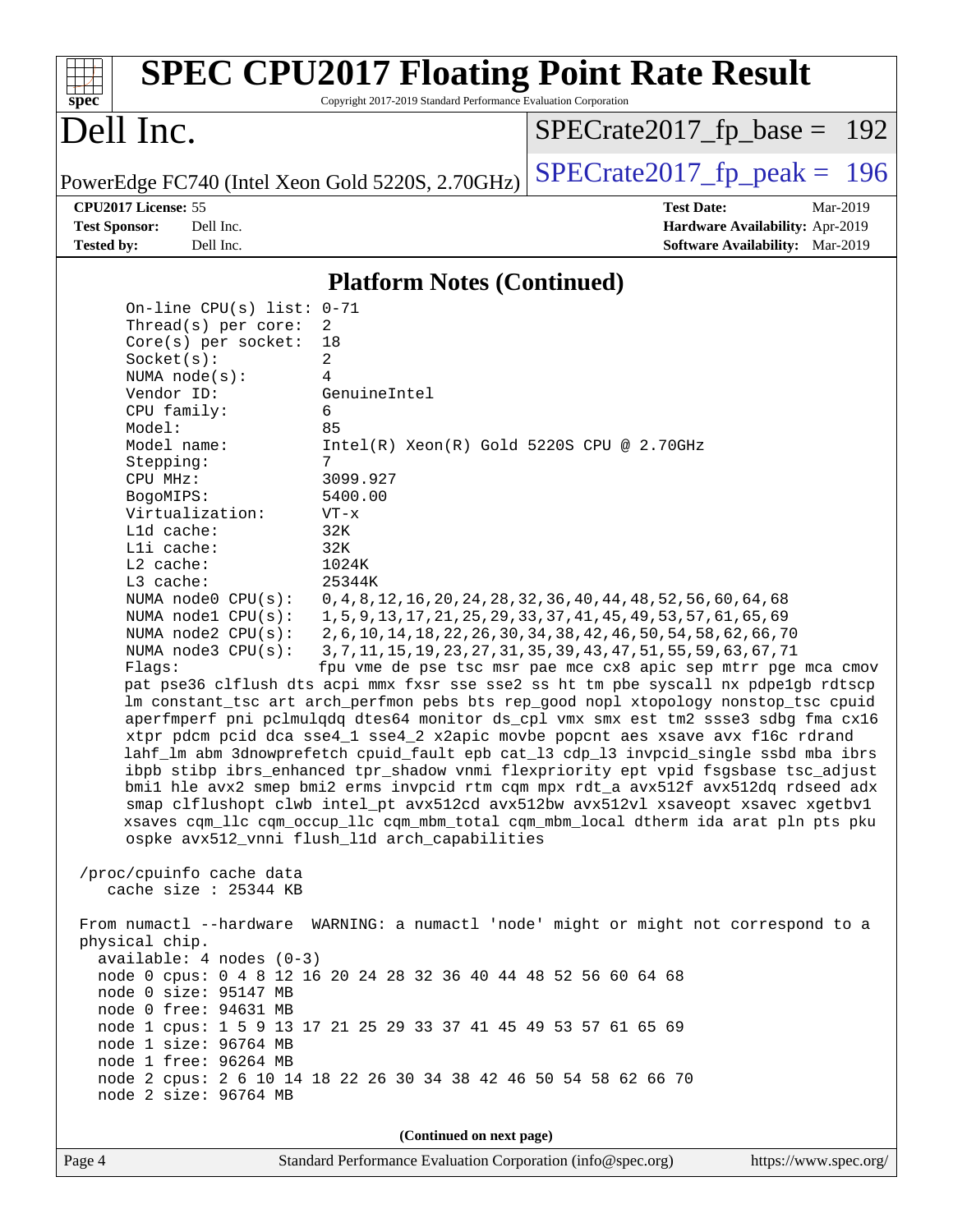| <b>SPEC CPU2017 Floating Point Rate Result</b><br>Copyright 2017-2019 Standard Performance Evaluation Corporation<br>spec <sup>®</sup>                                                                                                                                                                                                                                                                                                                                                                                                        |                                                                                                            |
|-----------------------------------------------------------------------------------------------------------------------------------------------------------------------------------------------------------------------------------------------------------------------------------------------------------------------------------------------------------------------------------------------------------------------------------------------------------------------------------------------------------------------------------------------|------------------------------------------------------------------------------------------------------------|
| Dell Inc.                                                                                                                                                                                                                                                                                                                                                                                                                                                                                                                                     | $SPECrate2017_fp\_base = 192$                                                                              |
| PowerEdge FC740 (Intel Xeon Gold 5220S, 2.70GHz)                                                                                                                                                                                                                                                                                                                                                                                                                                                                                              | $SPECTate2017$ _fp_peak = 196                                                                              |
| CPU2017 License: 55<br><b>Test Sponsor:</b><br>Dell Inc.<br><b>Tested by:</b><br>Dell Inc.                                                                                                                                                                                                                                                                                                                                                                                                                                                    | <b>Test Date:</b><br>Mar-2019<br>Hardware Availability: Apr-2019<br><b>Software Availability:</b> Mar-2019 |
| <b>Platform Notes (Continued)</b>                                                                                                                                                                                                                                                                                                                                                                                                                                                                                                             |                                                                                                            |
| node 2 free: 96037 MB<br>node 3 cpus: 3 7 11 15 19 23 27 31 35 39 43 47 51 55 59 63 67 71<br>node 3 size: 96763 MB<br>node 3 free: 96245 MB<br>node distances:<br>$\mathbf{1}$<br>node<br>$\overline{\phantom{0}}$<br>2<br>3<br>10<br>21 11 21<br>0 :<br>1:<br>21 10 21 11<br>$11 \quad 21 \quad 10$<br>21<br>2:<br>3:<br>21<br>11<br>21<br>10<br>From /proc/meminfo<br>MemTotal:<br>394689832 kB<br>HugePages_Total:<br>0<br>Hugepagesize:<br>2048 kB<br>/usr/bin/lsb_release -d<br>Ubuntu 18.04.2 LTS<br>From /etc/*release* /etc/*version* |                                                                                                            |
| debian_version: buster/sid<br>os-release:<br>NAME="Ubuntu"<br>VERSION="18.04.2 LTS (Bionic Beaver)"<br>ID=ubuntu<br>ID LIKE=debian<br>PRETTY_NAME="Ubuntu 18.04.2 LTS"<br>VERSION_ID="18.04"<br>HOME_URL="https://www.ubuntu.com/"<br>SUPPORT_URL="https://help.ubuntu.com/"                                                                                                                                                                                                                                                                  |                                                                                                            |
| uname $-a$ :<br>Linux intel-sut 4.15.0-47-generic #50-Ubuntu SMP Wed Mar 13 10:44:52 UTC 2019 x86_64<br>x86_64 x86_64 GNU/Linux                                                                                                                                                                                                                                                                                                                                                                                                               |                                                                                                            |
| Kernel self-reported vulnerability status:                                                                                                                                                                                                                                                                                                                                                                                                                                                                                                    |                                                                                                            |
| CVE-2017-5754 (Meltdown):<br>Not affected<br>CVE-2017-5753 (Spectre variant 1): Mitigation: __user pointer sanitization<br>CVE-2017-5715 (Spectre variant 2): Mitigation: Enhanced IBRS, IBPB                                                                                                                                                                                                                                                                                                                                                 |                                                                                                            |
| run-level 5 May $6\ 20:10$                                                                                                                                                                                                                                                                                                                                                                                                                                                                                                                    |                                                                                                            |
| SPEC is set to: /home/cpu2017<br>Type Size Used Avail Use% Mounted on<br>Filesystem<br>/dev/sda2<br>ext4 439G<br>20G 398G<br>$5\%$ /                                                                                                                                                                                                                                                                                                                                                                                                          |                                                                                                            |
| (Continued on next page)                                                                                                                                                                                                                                                                                                                                                                                                                                                                                                                      |                                                                                                            |
| Standard Performance Evaluation Corporation (info@spec.org)<br>Page 5                                                                                                                                                                                                                                                                                                                                                                                                                                                                         | https://www.spec.org/                                                                                      |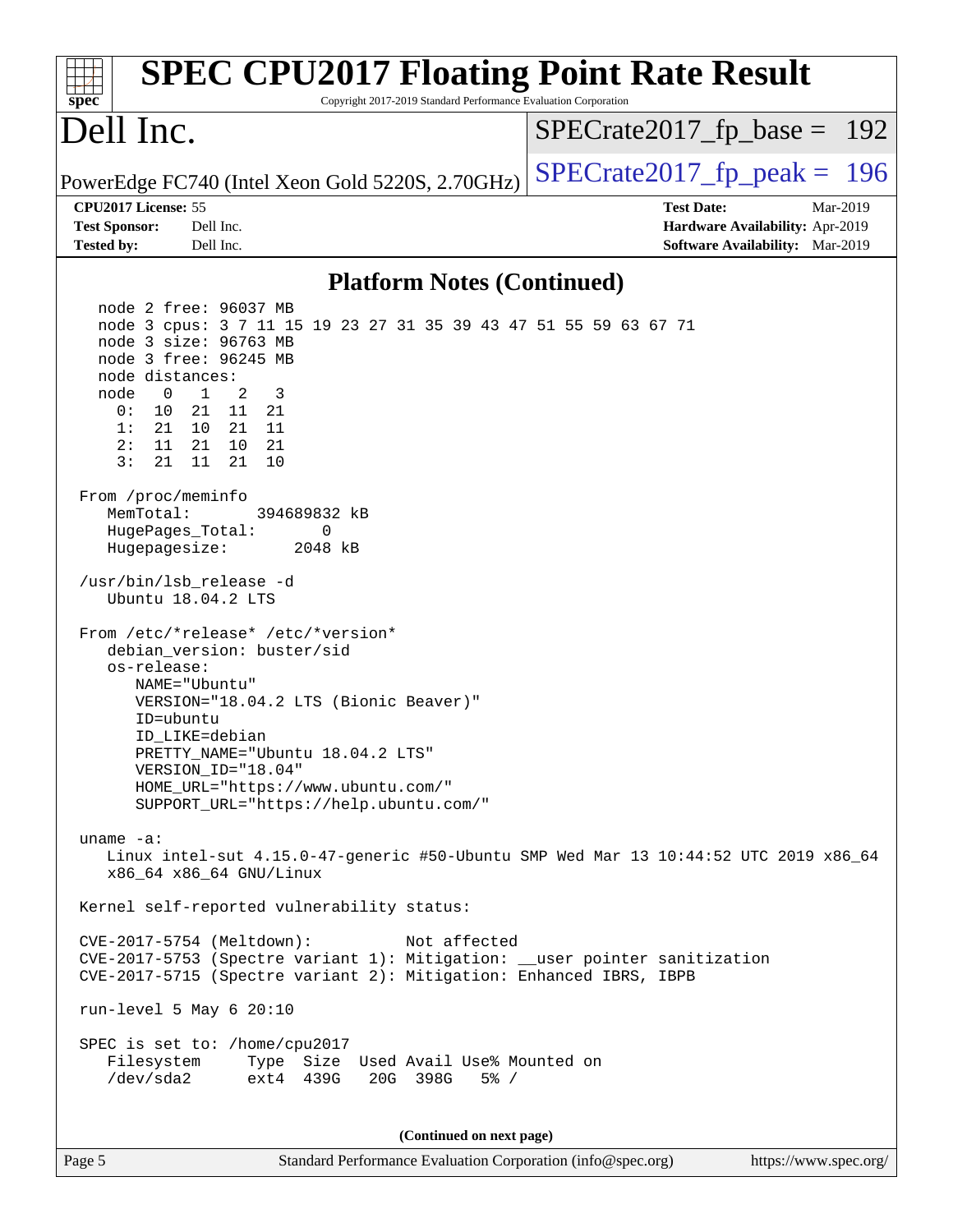| <b>SPEC CPU2017 Floating Point Rate Result</b><br>Copyright 2017-2019 Standard Performance Evaluation Corporation<br>spec <sup>®</sup>                                                                                                                                                                                                                                                                                                                                                                                                                                                                                   |                                                                                                            |  |  |  |
|--------------------------------------------------------------------------------------------------------------------------------------------------------------------------------------------------------------------------------------------------------------------------------------------------------------------------------------------------------------------------------------------------------------------------------------------------------------------------------------------------------------------------------------------------------------------------------------------------------------------------|------------------------------------------------------------------------------------------------------------|--|--|--|
| Dell Inc.                                                                                                                                                                                                                                                                                                                                                                                                                                                                                                                                                                                                                | $SPECrate2017_fp\_base = 192$                                                                              |  |  |  |
| PowerEdge FC740 (Intel Xeon Gold 5220S, 2.70GHz)                                                                                                                                                                                                                                                                                                                                                                                                                                                                                                                                                                         | $SPECrate2017_fp\_peak = 196$                                                                              |  |  |  |
| CPU2017 License: 55<br><b>Test Sponsor:</b><br>Dell Inc.<br><b>Tested by:</b><br>Dell Inc.                                                                                                                                                                                                                                                                                                                                                                                                                                                                                                                               | <b>Test Date:</b><br>Mar-2019<br>Hardware Availability: Apr-2019<br><b>Software Availability:</b> Mar-2019 |  |  |  |
| <b>Platform Notes (Continued)</b>                                                                                                                                                                                                                                                                                                                                                                                                                                                                                                                                                                                        |                                                                                                            |  |  |  |
| Additional information from dmidecode follows. WARNING: Use caution when you interpret<br>this section. The 'dmidecode' program reads system data which is "intended to allow<br>hardware to be accurately determined", but the intent may not be met, as there are<br>frequent changes to hardware, firmware, and the "DMTF SMBIOS" standard.<br>BIOS Dell Inc. 2.1.6 03/04/2019<br>Memory:<br>4x 00AD00B300AD HMA84GR7CJR4N-WM 32 GB 2 rank 2933, configured at 2666<br>8x 00AD069D00AD HMA84GR7CJR4N-WM 32 GB 2 rank 2933, configured at 2666<br>4x Not Specified Not Specified<br>(End of data from sysinfo program) |                                                                                                            |  |  |  |
| <b>Compiler Version Notes</b>                                                                                                                                                                                                                                                                                                                                                                                                                                                                                                                                                                                            |                                                                                                            |  |  |  |
| 519.1bm_r(base)    538.imagick_r(base, peak)    544.nab_r(base, peak)<br>CC.                                                                                                                                                                                                                                                                                                                                                                                                                                                                                                                                             |                                                                                                            |  |  |  |
| Intel(R) C Intel(R) 64 Compiler for applications running on Intel(R) 64,<br>Version 19.0.1.144 Build 20181018<br>Copyright (C) 1985-2018 Intel Corporation. All rights reserved.                                                                                                                                                                                                                                                                                                                                                                                                                                         |                                                                                                            |  |  |  |
| $519.1bm_r(peak)$<br>CC.                                                                                                                                                                                                                                                                                                                                                                                                                                                                                                                                                                                                 |                                                                                                            |  |  |  |
| Intel(R) C Intel(R) 64 Compiler for applications running on Intel(R) 64,<br>Version 19.0.1.144 Build 20181018<br>Copyright (C) 1985-2018 Intel Corporation. All rights reserved.<br>_________________________________                                                                                                                                                                                                                                                                                                                                                                                                    |                                                                                                            |  |  |  |
| CXXC 508.namd_r(base) 510.parest_r(base, peak)<br>----------------------------                                                                                                                                                                                                                                                                                                                                                                                                                                                                                                                                           |                                                                                                            |  |  |  |
| Intel(R) $C++$ Intel(R) 64 Compiler for applications running on Intel(R) 64,<br>Version 19.0.1.144 Build 20181018<br>Copyright (C) 1985-2018 Intel Corporation. All rights reserved.                                                                                                                                                                                                                                                                                                                                                                                                                                     |                                                                                                            |  |  |  |
| $CXXC 508.namd_r (peak)$                                                                                                                                                                                                                                                                                                                                                                                                                                                                                                                                                                                                 |                                                                                                            |  |  |  |
| Intel(R) $C++$ Intel(R) 64 Compiler for applications running on Intel(R) 64,<br>Version 19.0.1.144 Build 20181018<br>Copyright (C) 1985-2018 Intel Corporation. All rights reserved.                                                                                                                                                                                                                                                                                                                                                                                                                                     |                                                                                                            |  |  |  |
| (Continued on next page)                                                                                                                                                                                                                                                                                                                                                                                                                                                                                                                                                                                                 |                                                                                                            |  |  |  |
| Standard Performance Evaluation Corporation (info@spec.org)<br>Page 6                                                                                                                                                                                                                                                                                                                                                                                                                                                                                                                                                    | https://www.spec.org/                                                                                      |  |  |  |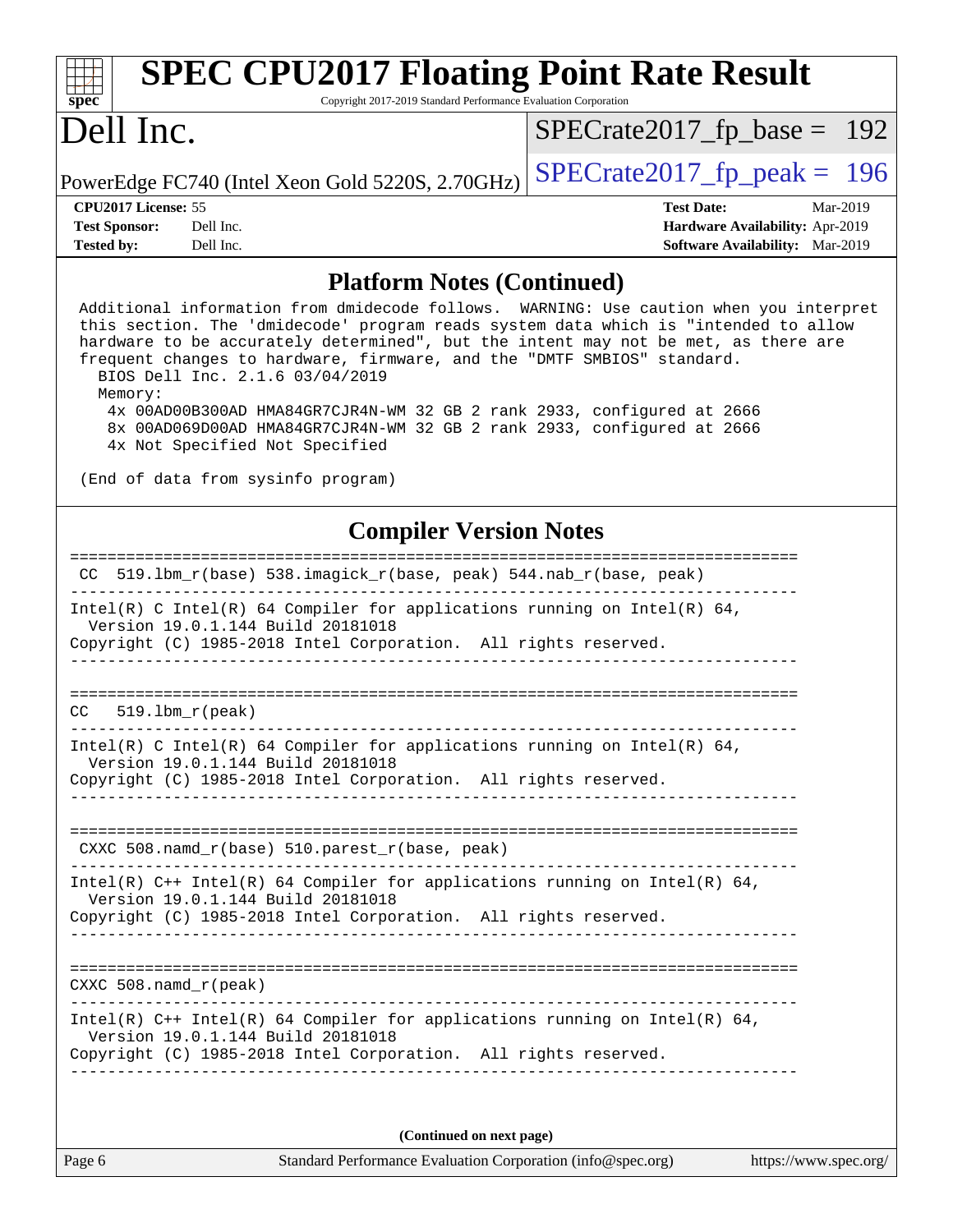| <b>SPEC CPU2017 Floating Point Rate Result</b><br>Copyright 2017-2019 Standard Performance Evaluation Corporation<br>$spec^*$                                                                                                                                                                                                                                                                                                                                                                                                                                                                               |                                                                                                     |
|-------------------------------------------------------------------------------------------------------------------------------------------------------------------------------------------------------------------------------------------------------------------------------------------------------------------------------------------------------------------------------------------------------------------------------------------------------------------------------------------------------------------------------------------------------------------------------------------------------------|-----------------------------------------------------------------------------------------------------|
| Dell Inc.                                                                                                                                                                                                                                                                                                                                                                                                                                                                                                                                                                                                   | $SPECrate2017_fp\_base = 192$                                                                       |
| PowerEdge FC740 (Intel Xeon Gold 5220S, 2.70GHz)                                                                                                                                                                                                                                                                                                                                                                                                                                                                                                                                                            | $SPECTate2017$ _fp_peak = 196                                                                       |
| CPU2017 License: 55<br><b>Test Sponsor:</b><br>Dell Inc.<br><b>Tested by:</b><br>Dell Inc.                                                                                                                                                                                                                                                                                                                                                                                                                                                                                                                  | Mar-2019<br><b>Test Date:</b><br>Hardware Availability: Apr-2019<br>Software Availability: Mar-2019 |
| <b>Compiler Version Notes (Continued)</b>                                                                                                                                                                                                                                                                                                                                                                                                                                                                                                                                                                   |                                                                                                     |
| 511.povray_r(base) 526.blender_r(base, peak)                                                                                                                                                                                                                                                                                                                                                                                                                                                                                                                                                                |                                                                                                     |
| Intel(R) $C++$ Intel(R) 64 Compiler for applications running on Intel(R) 64,<br>Version 19.0.1.144 Build 20181018<br>Copyright (C) 1985-2018 Intel Corporation. All rights reserved.<br>Intel(R) C Intel(R) 64 Compiler for applications running on Intel(R) 64,<br>Version 19.0.1.144 Build 20181018<br>Copyright (C) 1985-2018 Intel Corporation. All rights reserved.                                                                                                                                                                                                                                    |                                                                                                     |
| $511. povray_r (peak)$<br>CC.<br>Intel(R) $C++$ Intel(R) 64 Compiler for applications running on Intel(R) 64,<br>Version 19.0.1.144 Build 20181018<br>Copyright (C) 1985-2018 Intel Corporation. All rights reserved.<br>Intel(R) C Intel(R) 64 Compiler for applications running on Intel(R) 64,<br>Version 19.0.1.144 Build 20181018                                                                                                                                                                                                                                                                      |                                                                                                     |
| Copyright (C) 1985-2018 Intel Corporation. All rights reserved.<br>507.cactuBSSN_r(base, peak)<br>FC.                                                                                                                                                                                                                                                                                                                                                                                                                                                                                                       |                                                                                                     |
| Intel(R) $C++$ Intel(R) 64 Compiler for applications running on Intel(R) 64,<br>Version 19.0.1.144 Build 20181018<br>Copyright (C) 1985-2018 Intel Corporation. All rights reserved.<br>$Intel(R)$ C Intel(R) 64 Compiler for applications running on Intel(R) 64,<br>Version 19.0.1.144 Build 20181018<br>Copyright (C) 1985-2018 Intel Corporation. All rights reserved.<br>$Intel(R)$ Fortran Intel(R) 64 Compiler for applications running on Intel(R)<br>64, Version 19.0.1.144 Build 20181018<br>Copyright (C) 1985-2018 Intel Corporation. All rights reserved.<br>_________________________________ |                                                                                                     |
| FC 503.bwaves_r(base, peak) 549.fotonik3d_r(base, peak) 554.roms_r(base)<br>$Intel(R)$ Fortran Intel(R) 64 Compiler for applications running on Intel(R)<br>64, Version 19.0.1.144 Build 20181018<br>Copyright (C) 1985-2018 Intel Corporation. All rights reserved.<br>$FC$ 554. roms $r$ (peak)                                                                                                                                                                                                                                                                                                           |                                                                                                     |
| (Continued on next page)                                                                                                                                                                                                                                                                                                                                                                                                                                                                                                                                                                                    |                                                                                                     |
| Page 7<br>Standard Performance Evaluation Corporation (info@spec.org)                                                                                                                                                                                                                                                                                                                                                                                                                                                                                                                                       | https://www.spec.org/                                                                               |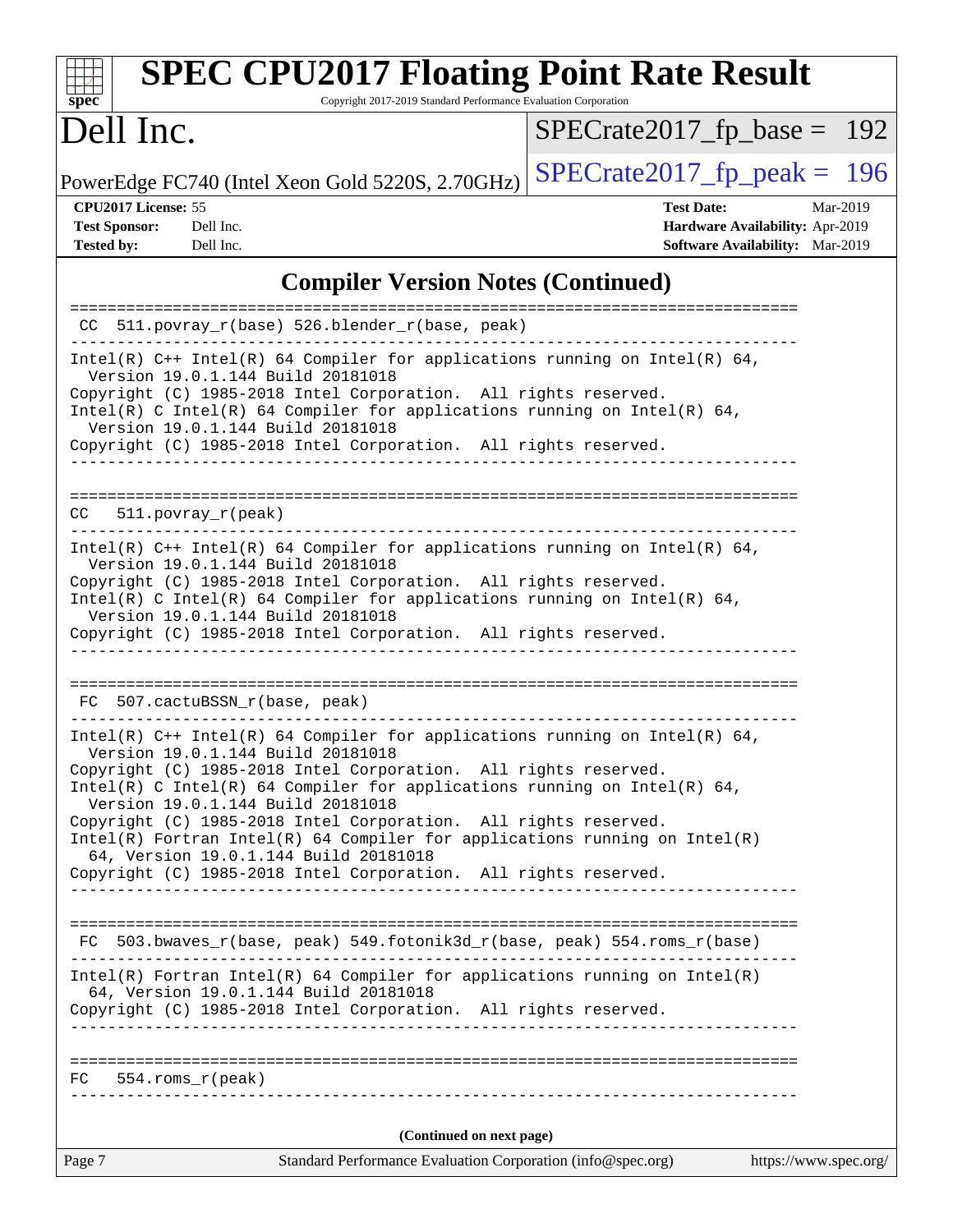| <b>SPEC CPU2017 Floating Point Rate Result</b><br>Copyright 2017-2019 Standard Performance Evaluation Corporation<br>$SDec^*$                                                                                                                                                                                                                                                |                                        |
|------------------------------------------------------------------------------------------------------------------------------------------------------------------------------------------------------------------------------------------------------------------------------------------------------------------------------------------------------------------------------|----------------------------------------|
| Dell Inc.                                                                                                                                                                                                                                                                                                                                                                    | $SPECrate2017_fp\_base = 192$          |
| PowerEdge FC740 (Intel Xeon Gold 5220S, 2.70GHz)                                                                                                                                                                                                                                                                                                                             | $SPECTate2017_fp\_peak = 196$          |
| CPU <sub>2017</sub> License: 55                                                                                                                                                                                                                                                                                                                                              | <b>Test Date:</b><br>Mar-2019          |
| <b>Test Sponsor:</b><br>Dell Inc.                                                                                                                                                                                                                                                                                                                                            | Hardware Availability: Apr-2019        |
| <b>Tested by:</b><br>Dell Inc.                                                                                                                                                                                                                                                                                                                                               | <b>Software Availability:</b> Mar-2019 |
| <b>Compiler Version Notes (Continued)</b>                                                                                                                                                                                                                                                                                                                                    |                                        |
| $Intel(R)$ Fortran Intel(R) 64 Compiler for applications running on Intel(R)<br>64, Version 19.0.1.144 Build 20181018<br>Copyright (C) 1985-2018 Intel Corporation. All rights reserved.                                                                                                                                                                                     |                                        |
| $CC$ 521.wrf_r(base) 527.cam4_r(base)                                                                                                                                                                                                                                                                                                                                        |                                        |
| $Intel(R)$ Fortran Intel(R) 64 Compiler for applications running on Intel(R)<br>64, Version 19.0.1.144 Build 20181018<br>Copyright (C) 1985-2018 Intel Corporation. All rights reserved.<br>Intel(R) C Intel(R) 64 Compiler for applications running on Intel(R) 64,<br>Version 19.0.1.144 Build 20181018<br>Copyright (C) 1985-2018 Intel Corporation. All rights reserved. |                                        |
| 521.wrf_r(peak) 527.cam4_r(peak)<br>CC.                                                                                                                                                                                                                                                                                                                                      |                                        |
| $Intel(R)$ Fortran Intel(R) 64 Compiler for applications running on Intel(R)<br>64, Version 19.0.1.144 Build 20181018<br>Copyright (C) 1985-2018 Intel Corporation. All rights reserved.<br>Intel(R) C Intel(R) 64 Compiler for applications running on Intel(R) 64,<br>Version 19.0.1.144 Build 20181018<br>Copyright (C) 1985-2018 Intel Corporation. All rights reserved. |                                        |

# **[Base Compiler Invocation](http://www.spec.org/auto/cpu2017/Docs/result-fields.html#BaseCompilerInvocation)**

| C benchmarks:<br>icc -m64 -std=c11                                              |
|---------------------------------------------------------------------------------|
| $C_{++}$ benchmarks:<br>icpc -m64                                               |
| Fortran benchmarks:<br>ifort -m64                                               |
| Benchmarks using both Fortran and C:<br>ifort -m64 icc -m64 -std=c11            |
| Benchmarks using both $C$ and $C_{++}$ :<br>icpc -m64 icc -m64 -std=c11         |
| Benchmarks using Fortran, C, and C++:<br>icpc -m64 icc -m64 -std=c11 ifort -m64 |
|                                                                                 |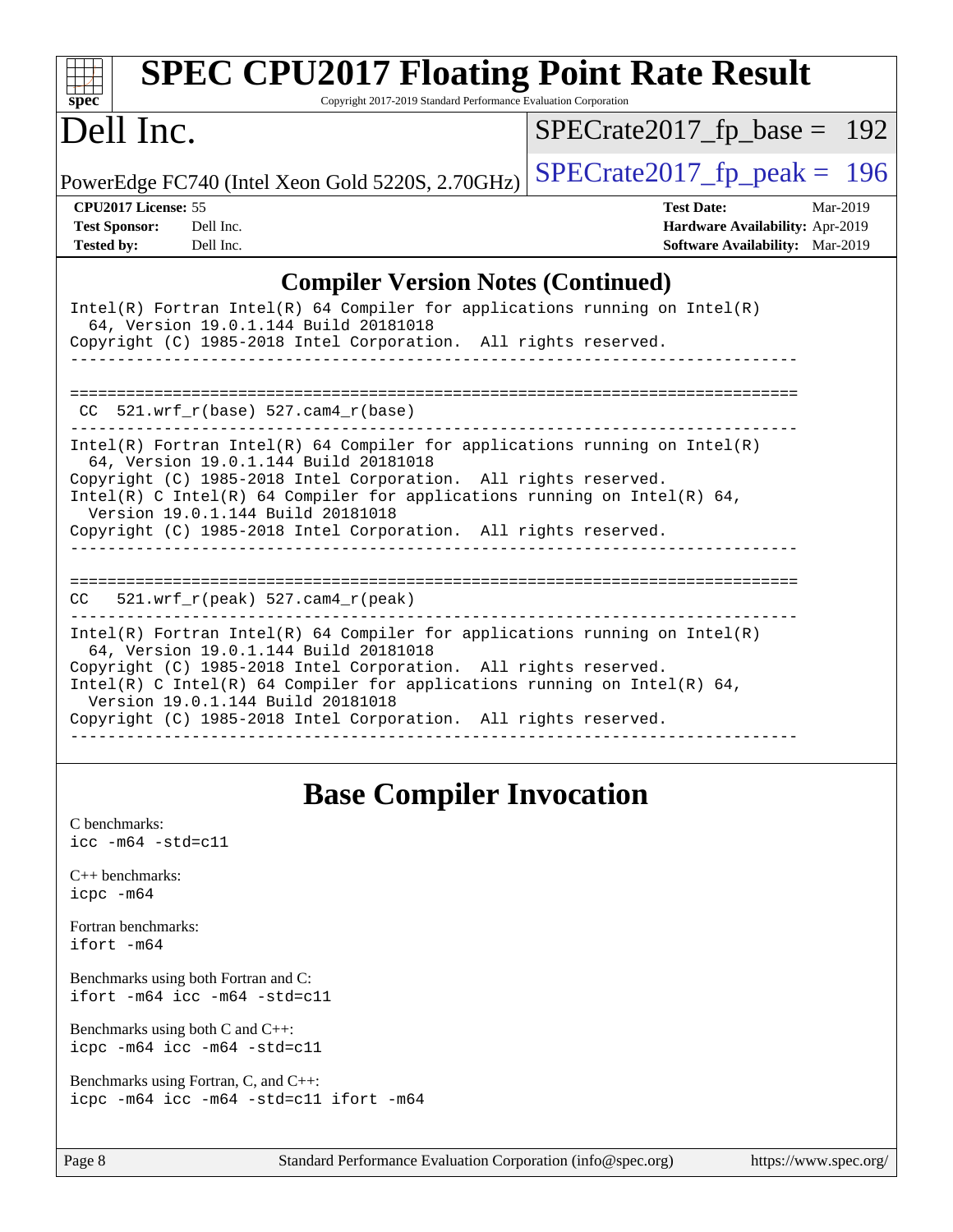| <b>SPEC CPU2017 Floating Point Rate Result</b><br>Copyright 2017-2019 Standard Performance Evaluation Corporation<br>spec <sup>®</sup>                                                                                                                                                                                                                                                                                                                                                                                                                                                                                                                                                                                                                                                                                                                                                                                                                                                            |                                                                                                            |
|---------------------------------------------------------------------------------------------------------------------------------------------------------------------------------------------------------------------------------------------------------------------------------------------------------------------------------------------------------------------------------------------------------------------------------------------------------------------------------------------------------------------------------------------------------------------------------------------------------------------------------------------------------------------------------------------------------------------------------------------------------------------------------------------------------------------------------------------------------------------------------------------------------------------------------------------------------------------------------------------------|------------------------------------------------------------------------------------------------------------|
| Dell Inc.                                                                                                                                                                                                                                                                                                                                                                                                                                                                                                                                                                                                                                                                                                                                                                                                                                                                                                                                                                                         | $SPECrate2017_fp\_base = 192$                                                                              |
| PowerEdge FC740 (Intel Xeon Gold 5220S, 2.70GHz)                                                                                                                                                                                                                                                                                                                                                                                                                                                                                                                                                                                                                                                                                                                                                                                                                                                                                                                                                  | $SPECTate2017$ fp peak = 196                                                                               |
| CPU2017 License: 55<br><b>Test Sponsor:</b><br>Dell Inc.<br>Dell Inc.<br><b>Tested by:</b>                                                                                                                                                                                                                                                                                                                                                                                                                                                                                                                                                                                                                                                                                                                                                                                                                                                                                                        | <b>Test Date:</b><br>Mar-2019<br>Hardware Availability: Apr-2019<br><b>Software Availability:</b> Mar-2019 |
| <b>Base Portability Flags</b>                                                                                                                                                                                                                                                                                                                                                                                                                                                                                                                                                                                                                                                                                                                                                                                                                                                                                                                                                                     |                                                                                                            |
| 503.bwaves_r: -DSPEC LP64<br>507.cactuBSSN_r: -DSPEC_LP64<br>508.namd_r: -DSPEC_LP64<br>510.parest_r: -DSPEC LP64<br>511.povray_r: -DSPEC_LP64<br>519.lbm_r: -DSPEC_LP64<br>521.wrf_r: -DSPEC_LP64 -DSPEC_CASE_FLAG -convert big_endian<br>526.blender_r: -DSPEC_LP64 -DSPEC_LINUX -funsigned-char<br>527.cam4_r: -DSPEC_LP64 -DSPEC_CASE_FLAG<br>538.imagick_r: -DSPEC_LP64<br>544.nab_r: -DSPEC LP64<br>549.fotonik3d_r: -DSPEC LP64<br>554.roms_r: -DSPEC_LP64                                                                                                                                                                                                                                                                                                                                                                                                                                                                                                                                 |                                                                                                            |
| <b>Base Optimization Flags</b><br>C benchmarks:<br>-xCORE-AVX2 -ipo -03 -no-prec-div -qopt-prefetch -ffinite-math-only<br>-gopt-mem-layout-trans=4<br>$C_{++}$ benchmarks:<br>-xCORE-AVX2 -ipo -03 -no-prec-div -qopt-prefetch -ffinite-math-only<br>-qopt-mem-layout-trans=4<br>Fortran benchmarks:<br>-xCORE-AVX2 -ipo -03 -no-prec-div -qopt-prefetch -ffinite-math-only<br>-gopt-mem-layout-trans=4 -auto -nostandard-realloc-lhs<br>-align array32byte<br>Benchmarks using both Fortran and C:<br>-xCORE-AVX2 -ipo -03 -no-prec-div -qopt-prefetch -ffinite-math-only<br>-qopt-mem-layout-trans=4 -auto -nostandard-realloc-lhs<br>-align array32byte<br>Benchmarks using both C and C++:<br>-xCORE-AVX2 -ipo -03 -no-prec-div -qopt-prefetch -ffinite-math-only<br>-qopt-mem-layout-trans=4<br>Benchmarks using Fortran, C, and C++:<br>-xCORE-AVX2 -ipo -03 -no-prec-div -qopt-prefetch -ffinite-math-only<br>-qopt-mem-layout-trans=4 -auto -nostandard-realloc-lhs<br>-align array32byte |                                                                                                            |
| Standard Performance Evaluation Corporation (info@spec.org)<br>Page 9                                                                                                                                                                                                                                                                                                                                                                                                                                                                                                                                                                                                                                                                                                                                                                                                                                                                                                                             | https://www.spec.org/                                                                                      |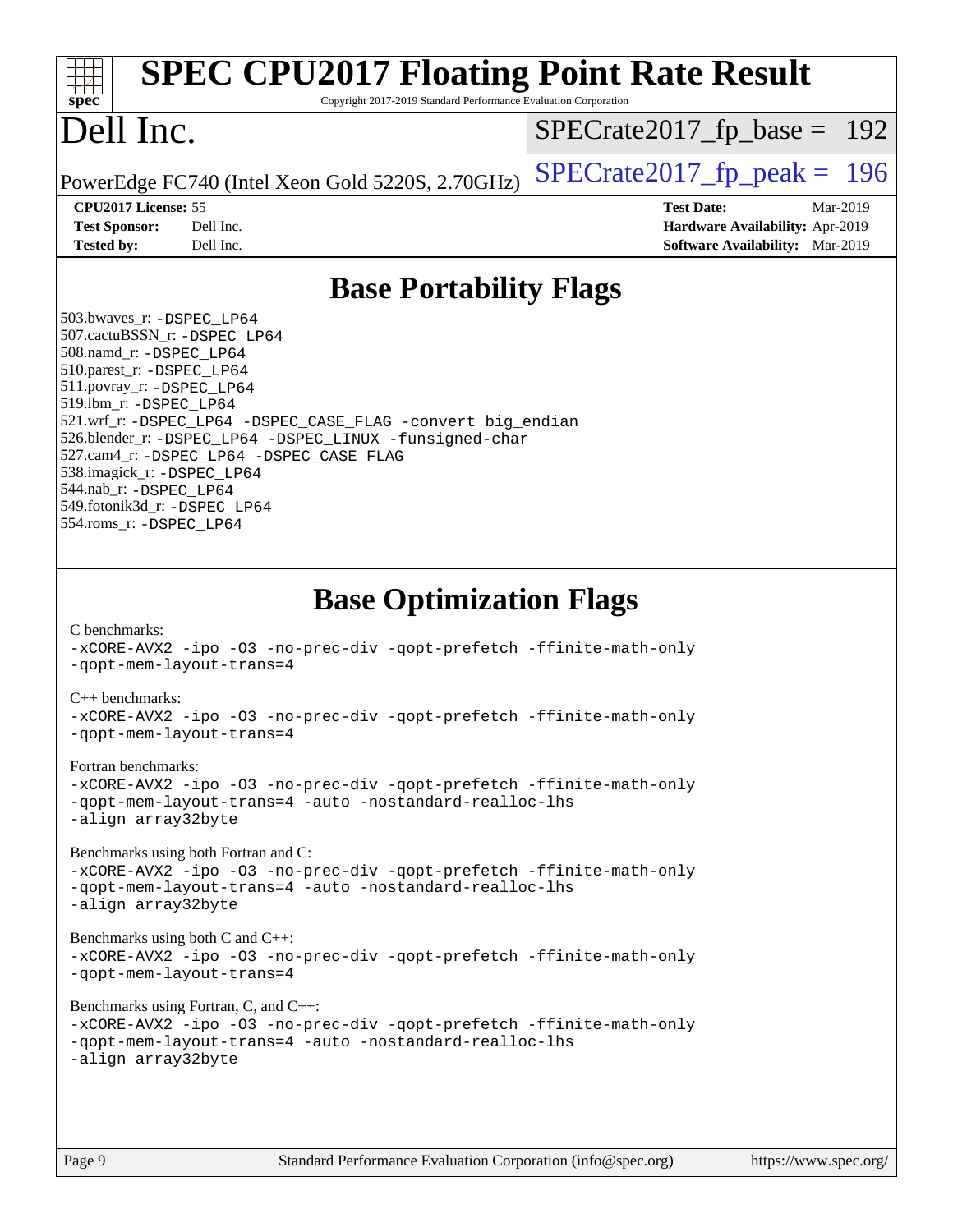| <b>SPEC CPU2017 Floating Point Rate Result</b><br>spec <sup>®</sup><br>Copyright 2017-2019 Standard Performance Evaluation Corporation                      |                                                                                                     |  |  |  |  |  |
|-------------------------------------------------------------------------------------------------------------------------------------------------------------|-----------------------------------------------------------------------------------------------------|--|--|--|--|--|
| Dell Inc.                                                                                                                                                   | $SPECrate2017_fp\_base = 192$                                                                       |  |  |  |  |  |
| PowerEdge FC740 (Intel Xeon Gold 5220S, 2.70GHz)                                                                                                            | $SPECrate2017_fp\_peak = 196$                                                                       |  |  |  |  |  |
| CPU2017 License: 55<br><b>Test Sponsor:</b><br>Dell Inc.<br><b>Tested by:</b><br>Dell Inc.                                                                  | <b>Test Date:</b><br>Mar-2019<br>Hardware Availability: Apr-2019<br>Software Availability: Mar-2019 |  |  |  |  |  |
| <b>Peak Compiler Invocation</b>                                                                                                                             |                                                                                                     |  |  |  |  |  |
| C benchmarks:<br>$\text{icc -m64 -std=c11}$                                                                                                                 |                                                                                                     |  |  |  |  |  |
| $C_{++}$ benchmarks:<br>icpc -m64                                                                                                                           |                                                                                                     |  |  |  |  |  |
| Fortran benchmarks:<br>ifort -m64                                                                                                                           |                                                                                                     |  |  |  |  |  |
| Benchmarks using both Fortran and C:<br>ifort -m64 icc -m64 -std=c11                                                                                        |                                                                                                     |  |  |  |  |  |
| Benchmarks using both $C$ and $C_{++}$ :<br>icpc -m64 icc -m64 -std=c11                                                                                     |                                                                                                     |  |  |  |  |  |
| Benchmarks using Fortran, C, and C++:<br>icpc -m64 icc -m64 -std=c11 ifort -m64                                                                             |                                                                                                     |  |  |  |  |  |
| <b>Peak Portability Flags</b><br>Same as Base Portability Flags                                                                                             |                                                                                                     |  |  |  |  |  |
| <b>Peak Optimization Flags</b>                                                                                                                              |                                                                                                     |  |  |  |  |  |
| C benchmarks:                                                                                                                                               |                                                                                                     |  |  |  |  |  |
| $519.1$ bm_r: - $prof-gen(pass1)$ - $prof-use(pass2)$ -ipo - $xCORE-AVX2$ -03<br>-no-prec-div -qopt-prefetch -ffinite-math-only<br>-gopt-mem-layout-trans=4 |                                                                                                     |  |  |  |  |  |
| 538.imagick_r: -xCORE-AVX2 -ipo -03 -no-prec-div -qopt-prefetch<br>-ffinite-math-only -qopt-mem-layout-trans=4                                              |                                                                                                     |  |  |  |  |  |
| 544.nab_r: Same as 538.imagick_r                                                                                                                            |                                                                                                     |  |  |  |  |  |
| $C_{++}$ benchmarks:                                                                                                                                        |                                                                                                     |  |  |  |  |  |
| 508.namd_r: -prof-gen(pass 1) -prof-use(pass 2) -ipo -xCORE-AVX2 -03<br>-no-prec-div -qopt-prefetch -ffinite-math-only<br>-qopt-mem-layout-trans=4          |                                                                                                     |  |  |  |  |  |
|                                                                                                                                                             |                                                                                                     |  |  |  |  |  |

**(Continued on next page)**

Page 10 Standard Performance Evaluation Corporation [\(info@spec.org\)](mailto:info@spec.org) <https://www.spec.org/>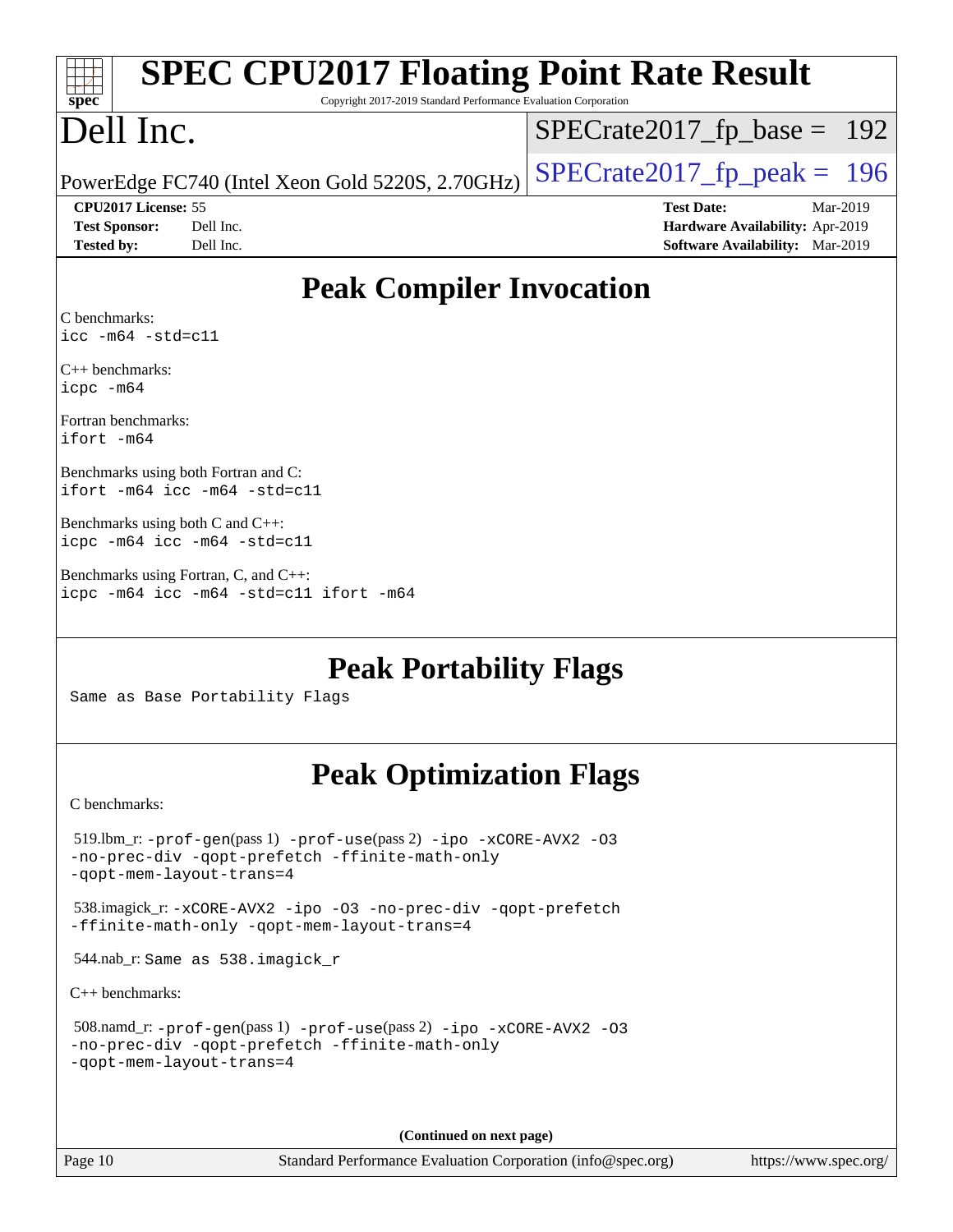

# **[SPEC CPU2017 Floating Point Rate Result](http://www.spec.org/auto/cpu2017/Docs/result-fields.html#SPECCPU2017FloatingPointRateResult)**

Copyright 2017-2019 Standard Performance Evaluation Corporation

# Dell Inc.

[SPECrate2017\\_fp\\_base =](http://www.spec.org/auto/cpu2017/Docs/result-fields.html#SPECrate2017fpbase) 192

PowerEdge FC740 (Intel Xeon Gold 5220S, 2.70GHz)  $\left|$  [SPECrate2017\\_fp\\_peak =](http://www.spec.org/auto/cpu2017/Docs/result-fields.html#SPECrate2017fppeak) 196

**[CPU2017 License:](http://www.spec.org/auto/cpu2017/Docs/result-fields.html#CPU2017License)** 55 **[Test Date:](http://www.spec.org/auto/cpu2017/Docs/result-fields.html#TestDate)** Mar-2019 **[Test Sponsor:](http://www.spec.org/auto/cpu2017/Docs/result-fields.html#TestSponsor)** Dell Inc. **[Hardware Availability:](http://www.spec.org/auto/cpu2017/Docs/result-fields.html#HardwareAvailability)** Apr-2019 **[Tested by:](http://www.spec.org/auto/cpu2017/Docs/result-fields.html#Testedby)** Dell Inc. **[Software Availability:](http://www.spec.org/auto/cpu2017/Docs/result-fields.html#SoftwareAvailability)** Mar-2019

## **[Peak Optimization Flags \(Continued\)](http://www.spec.org/auto/cpu2017/Docs/result-fields.html#PeakOptimizationFlags)**

 510.parest\_r: [-xCORE-AVX2](http://www.spec.org/cpu2017/results/res2019q3/cpu2017-20190708-15943.flags.html#user_peakCXXOPTIMIZE510_parest_r_f-xCORE-AVX2) [-ipo](http://www.spec.org/cpu2017/results/res2019q3/cpu2017-20190708-15943.flags.html#user_peakCXXOPTIMIZE510_parest_r_f-ipo) [-O3](http://www.spec.org/cpu2017/results/res2019q3/cpu2017-20190708-15943.flags.html#user_peakCXXOPTIMIZE510_parest_r_f-O3) [-no-prec-div](http://www.spec.org/cpu2017/results/res2019q3/cpu2017-20190708-15943.flags.html#user_peakCXXOPTIMIZE510_parest_r_f-no-prec-div) [-qopt-prefetch](http://www.spec.org/cpu2017/results/res2019q3/cpu2017-20190708-15943.flags.html#user_peakCXXOPTIMIZE510_parest_r_f-qopt-prefetch) [-ffinite-math-only](http://www.spec.org/cpu2017/results/res2019q3/cpu2017-20190708-15943.flags.html#user_peakCXXOPTIMIZE510_parest_r_f_finite_math_only_cb91587bd2077682c4b38af759c288ed7c732db004271a9512da14a4f8007909a5f1427ecbf1a0fb78ff2a814402c6114ac565ca162485bbcae155b5e4258871) [-qopt-mem-layout-trans=4](http://www.spec.org/cpu2017/results/res2019q3/cpu2017-20190708-15943.flags.html#user_peakCXXOPTIMIZE510_parest_r_f-qopt-mem-layout-trans_fa39e755916c150a61361b7846f310bcdf6f04e385ef281cadf3647acec3f0ae266d1a1d22d972a7087a248fd4e6ca390a3634700869573d231a252c784941a8) [Fortran benchmarks](http://www.spec.org/auto/cpu2017/Docs/result-fields.html#Fortranbenchmarks): 503.bwaves\_r: [-xCORE-AVX2](http://www.spec.org/cpu2017/results/res2019q3/cpu2017-20190708-15943.flags.html#user_peakFOPTIMIZE503_bwaves_r_f-xCORE-AVX2) [-ipo](http://www.spec.org/cpu2017/results/res2019q3/cpu2017-20190708-15943.flags.html#user_peakFOPTIMIZE503_bwaves_r_f-ipo) [-O3](http://www.spec.org/cpu2017/results/res2019q3/cpu2017-20190708-15943.flags.html#user_peakFOPTIMIZE503_bwaves_r_f-O3) [-no-prec-div](http://www.spec.org/cpu2017/results/res2019q3/cpu2017-20190708-15943.flags.html#user_peakFOPTIMIZE503_bwaves_r_f-no-prec-div) [-qopt-prefetch](http://www.spec.org/cpu2017/results/res2019q3/cpu2017-20190708-15943.flags.html#user_peakFOPTIMIZE503_bwaves_r_f-qopt-prefetch) [-ffinite-math-only](http://www.spec.org/cpu2017/results/res2019q3/cpu2017-20190708-15943.flags.html#user_peakFOPTIMIZE503_bwaves_r_f_finite_math_only_cb91587bd2077682c4b38af759c288ed7c732db004271a9512da14a4f8007909a5f1427ecbf1a0fb78ff2a814402c6114ac565ca162485bbcae155b5e4258871) [-qopt-mem-layout-trans=4](http://www.spec.org/cpu2017/results/res2019q3/cpu2017-20190708-15943.flags.html#user_peakFOPTIMIZE503_bwaves_r_f-qopt-mem-layout-trans_fa39e755916c150a61361b7846f310bcdf6f04e385ef281cadf3647acec3f0ae266d1a1d22d972a7087a248fd4e6ca390a3634700869573d231a252c784941a8) [-auto](http://www.spec.org/cpu2017/results/res2019q3/cpu2017-20190708-15943.flags.html#user_peakFOPTIMIZE503_bwaves_r_f-auto) [-nostandard-realloc-lhs](http://www.spec.org/cpu2017/results/res2019q3/cpu2017-20190708-15943.flags.html#user_peakEXTRA_FOPTIMIZE503_bwaves_r_f_2003_std_realloc_82b4557e90729c0f113870c07e44d33d6f5a304b4f63d4c15d2d0f1fab99f5daaed73bdb9275d9ae411527f28b936061aa8b9c8f2d63842963b95c9dd6426b8a) [-align array32byte](http://www.spec.org/cpu2017/results/res2019q3/cpu2017-20190708-15943.flags.html#user_peakEXTRA_FOPTIMIZE503_bwaves_r_align_array32byte_b982fe038af199962ba9a80c053b8342c548c85b40b8e86eb3cc33dee0d7986a4af373ac2d51c3f7cf710a18d62fdce2948f201cd044323541f22fc0fffc51b6) 549.fotonik3d\_r: Same as 503.bwaves\_r 554.roms\_r: [-prof-gen](http://www.spec.org/cpu2017/results/res2019q3/cpu2017-20190708-15943.flags.html#user_peakPASS1_FFLAGSPASS1_LDFLAGS554_roms_r_prof_gen_5aa4926d6013ddb2a31985c654b3eb18169fc0c6952a63635c234f711e6e63dd76e94ad52365559451ec499a2cdb89e4dc58ba4c67ef54ca681ffbe1461d6b36)(pass 1) [-prof-use](http://www.spec.org/cpu2017/results/res2019q3/cpu2017-20190708-15943.flags.html#user_peakPASS2_FFLAGSPASS2_LDFLAGS554_roms_r_prof_use_1a21ceae95f36a2b53c25747139a6c16ca95bd9def2a207b4f0849963b97e94f5260e30a0c64f4bb623698870e679ca08317ef8150905d41bd88c6f78df73f19)(pass 2) [-ipo](http://www.spec.org/cpu2017/results/res2019q3/cpu2017-20190708-15943.flags.html#user_peakPASS1_FOPTIMIZEPASS2_FOPTIMIZE554_roms_r_f-ipo) [-xCORE-AVX2](http://www.spec.org/cpu2017/results/res2019q3/cpu2017-20190708-15943.flags.html#user_peakPASS2_FOPTIMIZE554_roms_r_f-xCORE-AVX2) [-O3](http://www.spec.org/cpu2017/results/res2019q3/cpu2017-20190708-15943.flags.html#user_peakPASS1_FOPTIMIZEPASS2_FOPTIMIZE554_roms_r_f-O3) [-no-prec-div](http://www.spec.org/cpu2017/results/res2019q3/cpu2017-20190708-15943.flags.html#user_peakPASS1_FOPTIMIZEPASS2_FOPTIMIZE554_roms_r_f-no-prec-div) [-qopt-prefetch](http://www.spec.org/cpu2017/results/res2019q3/cpu2017-20190708-15943.flags.html#user_peakPASS1_FOPTIMIZEPASS2_FOPTIMIZE554_roms_r_f-qopt-prefetch) [-ffinite-math-only](http://www.spec.org/cpu2017/results/res2019q3/cpu2017-20190708-15943.flags.html#user_peakPASS1_FOPTIMIZEPASS2_FOPTIMIZE554_roms_r_f_finite_math_only_cb91587bd2077682c4b38af759c288ed7c732db004271a9512da14a4f8007909a5f1427ecbf1a0fb78ff2a814402c6114ac565ca162485bbcae155b5e4258871) [-qopt-mem-layout-trans=4](http://www.spec.org/cpu2017/results/res2019q3/cpu2017-20190708-15943.flags.html#user_peakPASS1_FOPTIMIZEPASS2_FOPTIMIZE554_roms_r_f-qopt-mem-layout-trans_fa39e755916c150a61361b7846f310bcdf6f04e385ef281cadf3647acec3f0ae266d1a1d22d972a7087a248fd4e6ca390a3634700869573d231a252c784941a8) [-auto](http://www.spec.org/cpu2017/results/res2019q3/cpu2017-20190708-15943.flags.html#user_peakPASS2_FOPTIMIZE554_roms_r_f-auto) [-nostandard-realloc-lhs](http://www.spec.org/cpu2017/results/res2019q3/cpu2017-20190708-15943.flags.html#user_peakEXTRA_FOPTIMIZE554_roms_r_f_2003_std_realloc_82b4557e90729c0f113870c07e44d33d6f5a304b4f63d4c15d2d0f1fab99f5daaed73bdb9275d9ae411527f28b936061aa8b9c8f2d63842963b95c9dd6426b8a) [-align array32byte](http://www.spec.org/cpu2017/results/res2019q3/cpu2017-20190708-15943.flags.html#user_peakEXTRA_FOPTIMIZE554_roms_r_align_array32byte_b982fe038af199962ba9a80c053b8342c548c85b40b8e86eb3cc33dee0d7986a4af373ac2d51c3f7cf710a18d62fdce2948f201cd044323541f22fc0fffc51b6) [Benchmarks using both Fortran and C](http://www.spec.org/auto/cpu2017/Docs/result-fields.html#BenchmarksusingbothFortranandC): [-prof-gen](http://www.spec.org/cpu2017/results/res2019q3/cpu2017-20190708-15943.flags.html#user_CC_FCpeak_prof_gen_5aa4926d6013ddb2a31985c654b3eb18169fc0c6952a63635c234f711e6e63dd76e94ad52365559451ec499a2cdb89e4dc58ba4c67ef54ca681ffbe1461d6b36)(pass 1) [-prof-use](http://www.spec.org/cpu2017/results/res2019q3/cpu2017-20190708-15943.flags.html#user_CC_FCpeak_prof_use_1a21ceae95f36a2b53c25747139a6c16ca95bd9def2a207b4f0849963b97e94f5260e30a0c64f4bb623698870e679ca08317ef8150905d41bd88c6f78df73f19)(pass 2) [-ipo](http://www.spec.org/cpu2017/results/res2019q3/cpu2017-20190708-15943.flags.html#user_CC_FCpeak_f-ipo) [-xCORE-AVX2](http://www.spec.org/cpu2017/results/res2019q3/cpu2017-20190708-15943.flags.html#user_CC_FCpeak_f-xCORE-AVX2) [-O3](http://www.spec.org/cpu2017/results/res2019q3/cpu2017-20190708-15943.flags.html#user_CC_FCpeak_f-O3) [-no-prec-div](http://www.spec.org/cpu2017/results/res2019q3/cpu2017-20190708-15943.flags.html#user_CC_FCpeak_f-no-prec-div) [-qopt-prefetch](http://www.spec.org/cpu2017/results/res2019q3/cpu2017-20190708-15943.flags.html#user_CC_FCpeak_f-qopt-prefetch) [-ffinite-math-only](http://www.spec.org/cpu2017/results/res2019q3/cpu2017-20190708-15943.flags.html#user_CC_FCpeak_f_finite_math_only_cb91587bd2077682c4b38af759c288ed7c732db004271a9512da14a4f8007909a5f1427ecbf1a0fb78ff2a814402c6114ac565ca162485bbcae155b5e4258871) [-qopt-mem-layout-trans=4](http://www.spec.org/cpu2017/results/res2019q3/cpu2017-20190708-15943.flags.html#user_CC_FCpeak_f-qopt-mem-layout-trans_fa39e755916c150a61361b7846f310bcdf6f04e385ef281cadf3647acec3f0ae266d1a1d22d972a7087a248fd4e6ca390a3634700869573d231a252c784941a8) [-auto](http://www.spec.org/cpu2017/results/res2019q3/cpu2017-20190708-15943.flags.html#user_CC_FCpeak_f-auto) [-nostandard-realloc-lhs](http://www.spec.org/cpu2017/results/res2019q3/cpu2017-20190708-15943.flags.html#user_CC_FCpeak_f_2003_std_realloc_82b4557e90729c0f113870c07e44d33d6f5a304b4f63d4c15d2d0f1fab99f5daaed73bdb9275d9ae411527f28b936061aa8b9c8f2d63842963b95c9dd6426b8a) [-align array32byte](http://www.spec.org/cpu2017/results/res2019q3/cpu2017-20190708-15943.flags.html#user_CC_FCpeak_align_array32byte_b982fe038af199962ba9a80c053b8342c548c85b40b8e86eb3cc33dee0d7986a4af373ac2d51c3f7cf710a18d62fdce2948f201cd044323541f22fc0fffc51b6) [Benchmarks using both C and C++](http://www.spec.org/auto/cpu2017/Docs/result-fields.html#BenchmarksusingbothCandCXX): 511.povray\_r: [-prof-gen](http://www.spec.org/cpu2017/results/res2019q3/cpu2017-20190708-15943.flags.html#user_peakPASS1_CFLAGSPASS1_CXXFLAGSPASS1_LDFLAGS511_povray_r_prof_gen_5aa4926d6013ddb2a31985c654b3eb18169fc0c6952a63635c234f711e6e63dd76e94ad52365559451ec499a2cdb89e4dc58ba4c67ef54ca681ffbe1461d6b36)(pass 1) [-prof-use](http://www.spec.org/cpu2017/results/res2019q3/cpu2017-20190708-15943.flags.html#user_peakPASS2_CFLAGSPASS2_CXXFLAGSPASS2_LDFLAGS511_povray_r_prof_use_1a21ceae95f36a2b53c25747139a6c16ca95bd9def2a207b4f0849963b97e94f5260e30a0c64f4bb623698870e679ca08317ef8150905d41bd88c6f78df73f19)(pass 2) [-ipo](http://www.spec.org/cpu2017/results/res2019q3/cpu2017-20190708-15943.flags.html#user_peakPASS1_COPTIMIZEPASS1_CXXOPTIMIZEPASS2_COPTIMIZEPASS2_CXXOPTIMIZE511_povray_r_f-ipo) [-xCORE-AVX2](http://www.spec.org/cpu2017/results/res2019q3/cpu2017-20190708-15943.flags.html#user_peakPASS2_COPTIMIZEPASS2_CXXOPTIMIZE511_povray_r_f-xCORE-AVX2) [-O3](http://www.spec.org/cpu2017/results/res2019q3/cpu2017-20190708-15943.flags.html#user_peakPASS1_COPTIMIZEPASS1_CXXOPTIMIZEPASS2_COPTIMIZEPASS2_CXXOPTIMIZE511_povray_r_f-O3) [-no-prec-div](http://www.spec.org/cpu2017/results/res2019q3/cpu2017-20190708-15943.flags.html#user_peakPASS1_COPTIMIZEPASS1_CXXOPTIMIZEPASS2_COPTIMIZEPASS2_CXXOPTIMIZE511_povray_r_f-no-prec-div) [-qopt-prefetch](http://www.spec.org/cpu2017/results/res2019q3/cpu2017-20190708-15943.flags.html#user_peakPASS1_COPTIMIZEPASS1_CXXOPTIMIZEPASS2_COPTIMIZEPASS2_CXXOPTIMIZE511_povray_r_f-qopt-prefetch) [-ffinite-math-only](http://www.spec.org/cpu2017/results/res2019q3/cpu2017-20190708-15943.flags.html#user_peakPASS1_COPTIMIZEPASS1_CXXOPTIMIZEPASS2_COPTIMIZEPASS2_CXXOPTIMIZE511_povray_r_f_finite_math_only_cb91587bd2077682c4b38af759c288ed7c732db004271a9512da14a4f8007909a5f1427ecbf1a0fb78ff2a814402c6114ac565ca162485bbcae155b5e4258871) [-qopt-mem-layout-trans=4](http://www.spec.org/cpu2017/results/res2019q3/cpu2017-20190708-15943.flags.html#user_peakPASS1_COPTIMIZEPASS1_CXXOPTIMIZEPASS2_COPTIMIZEPASS2_CXXOPTIMIZE511_povray_r_f-qopt-mem-layout-trans_fa39e755916c150a61361b7846f310bcdf6f04e385ef281cadf3647acec3f0ae266d1a1d22d972a7087a248fd4e6ca390a3634700869573d231a252c784941a8) 526.blender\_r: [-xCORE-AVX2](http://www.spec.org/cpu2017/results/res2019q3/cpu2017-20190708-15943.flags.html#user_peakCOPTIMIZECXXOPTIMIZE526_blender_r_f-xCORE-AVX2) [-ipo](http://www.spec.org/cpu2017/results/res2019q3/cpu2017-20190708-15943.flags.html#user_peakCOPTIMIZECXXOPTIMIZE526_blender_r_f-ipo) [-O3](http://www.spec.org/cpu2017/results/res2019q3/cpu2017-20190708-15943.flags.html#user_peakCOPTIMIZECXXOPTIMIZE526_blender_r_f-O3) [-no-prec-div](http://www.spec.org/cpu2017/results/res2019q3/cpu2017-20190708-15943.flags.html#user_peakCOPTIMIZECXXOPTIMIZE526_blender_r_f-no-prec-div) [-qopt-prefetch](http://www.spec.org/cpu2017/results/res2019q3/cpu2017-20190708-15943.flags.html#user_peakCOPTIMIZECXXOPTIMIZE526_blender_r_f-qopt-prefetch) [-ffinite-math-only](http://www.spec.org/cpu2017/results/res2019q3/cpu2017-20190708-15943.flags.html#user_peakCOPTIMIZECXXOPTIMIZE526_blender_r_f_finite_math_only_cb91587bd2077682c4b38af759c288ed7c732db004271a9512da14a4f8007909a5f1427ecbf1a0fb78ff2a814402c6114ac565ca162485bbcae155b5e4258871) [-qopt-mem-layout-trans=4](http://www.spec.org/cpu2017/results/res2019q3/cpu2017-20190708-15943.flags.html#user_peakCOPTIMIZECXXOPTIMIZE526_blender_r_f-qopt-mem-layout-trans_fa39e755916c150a61361b7846f310bcdf6f04e385ef281cadf3647acec3f0ae266d1a1d22d972a7087a248fd4e6ca390a3634700869573d231a252c784941a8) [Benchmarks using Fortran, C, and C++:](http://www.spec.org/auto/cpu2017/Docs/result-fields.html#BenchmarksusingFortranCandCXX) [-xCORE-AVX2](http://www.spec.org/cpu2017/results/res2019q3/cpu2017-20190708-15943.flags.html#user_CC_CXX_FCpeak_f-xCORE-AVX2) [-ipo](http://www.spec.org/cpu2017/results/res2019q3/cpu2017-20190708-15943.flags.html#user_CC_CXX_FCpeak_f-ipo) [-O3](http://www.spec.org/cpu2017/results/res2019q3/cpu2017-20190708-15943.flags.html#user_CC_CXX_FCpeak_f-O3) [-no-prec-div](http://www.spec.org/cpu2017/results/res2019q3/cpu2017-20190708-15943.flags.html#user_CC_CXX_FCpeak_f-no-prec-div) [-qopt-prefetch](http://www.spec.org/cpu2017/results/res2019q3/cpu2017-20190708-15943.flags.html#user_CC_CXX_FCpeak_f-qopt-prefetch) [-ffinite-math-only](http://www.spec.org/cpu2017/results/res2019q3/cpu2017-20190708-15943.flags.html#user_CC_CXX_FCpeak_f_finite_math_only_cb91587bd2077682c4b38af759c288ed7c732db004271a9512da14a4f8007909a5f1427ecbf1a0fb78ff2a814402c6114ac565ca162485bbcae155b5e4258871) [-qopt-mem-layout-trans=4](http://www.spec.org/cpu2017/results/res2019q3/cpu2017-20190708-15943.flags.html#user_CC_CXX_FCpeak_f-qopt-mem-layout-trans_fa39e755916c150a61361b7846f310bcdf6f04e385ef281cadf3647acec3f0ae266d1a1d22d972a7087a248fd4e6ca390a3634700869573d231a252c784941a8) [-auto](http://www.spec.org/cpu2017/results/res2019q3/cpu2017-20190708-15943.flags.html#user_CC_CXX_FCpeak_f-auto) [-nostandard-realloc-lhs](http://www.spec.org/cpu2017/results/res2019q3/cpu2017-20190708-15943.flags.html#user_CC_CXX_FCpeak_f_2003_std_realloc_82b4557e90729c0f113870c07e44d33d6f5a304b4f63d4c15d2d0f1fab99f5daaed73bdb9275d9ae411527f28b936061aa8b9c8f2d63842963b95c9dd6426b8a) [-align array32byte](http://www.spec.org/cpu2017/results/res2019q3/cpu2017-20190708-15943.flags.html#user_CC_CXX_FCpeak_align_array32byte_b982fe038af199962ba9a80c053b8342c548c85b40b8e86eb3cc33dee0d7986a4af373ac2d51c3f7cf710a18d62fdce2948f201cd044323541f22fc0fffc51b6) The flags files that were used to format this result can be browsed at <http://www.spec.org/cpu2017/flags/Intel-ic18.0-official-linux64.2019-04-02.html> <http://www.spec.org/cpu2017/flags/Dell-Platform-Flags-PowerEdge14G-revE3.html> You can also download the XML flags sources by saving the following links: <http://www.spec.org/cpu2017/flags/Intel-ic18.0-official-linux64.2019-04-02.xml> <http://www.spec.org/cpu2017/flags/Dell-Platform-Flags-PowerEdge14G-revE3.xml>